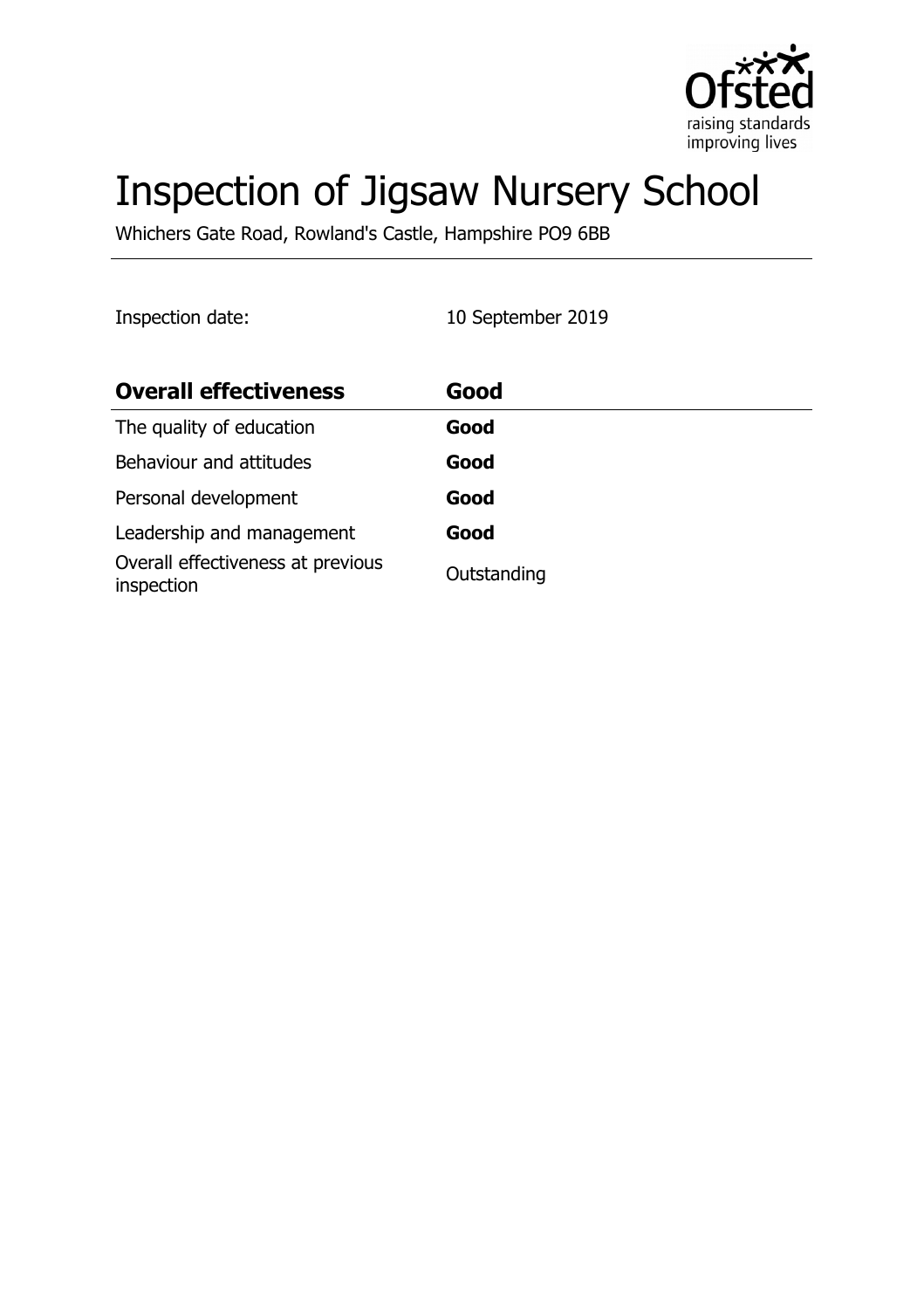

# **What is it like to attend this early years setting?**

## **The provision is good**

The manager and practitioners create a nurturing and safe environment for all children. They help promote children's self-esteem and independence well. For example, children take pleasure in finding their peg pictures and collecting their lunch boxes at lunchtime. Those children with special educational needs and/or disabilities have their individual learning needs met well. Practitioners set high expectations for all children. This provides an environment of mutual respect and positive attitudes. Children show delight in their learning. For example, during a story about a caterpillar, children share previous learning experiences. They remember special props that practitioners used to explain cocoons and butterflies. This learning experience captured children's interest and enabled them to link the experiences. Children demonstrate high levels of curiosity as they explore their learning environment. They move comfortably between indoors and out. They take pride in their achievements as they successfully use hammers during a woodwork activity. They show physical strength and persistence when using saws. Children manage their own risks well, as they demonstrate how to use the tools safely.

## **What does the early years setting do well and what does it need to do better?**

- The manager and practitioners create a well-planned environment that covers all areas of learning within the curriculum. The recent changes to their planning have enabled them to focus on observing children to see what they can do, which informs their future planning. For example, children show an interest in what happens in the office. As a result, practitioners create an office for the children. This promotes the use of technology, recognising familiar letters and the use of numbers. These observations of children's interests have a positive impact on new children settling into the environment.
- $\blacksquare$  Children demonstrate they feel safe and secure as they confidently access their chosen learning. Practitioners have developed a respectful culture. Children use good manners at the lunch table and show kindness to one another during activities. They are happy when engaging with their key person and peers. Together they learn how to manage their own emotions and conflicts well.
- $\blacksquare$  Children have the opportunities to choose where and what they would like to play with in the indoor and outdoor environment. This helps them to develop their decision-making skills and allows them to develop their own likes and dislikes. For example, children concentrate as they explore dough using a range of tools. Others work together outside to build a large construction obstacle course. Friendships are developed as children play alongside one another at their chosen tasks.
- $\blacksquare$  The manager has a clear vision for the setting. She works effectively with the team of practitioners to evaluate and develop the environment for children. Together they have created a development plan to enhance their curriculum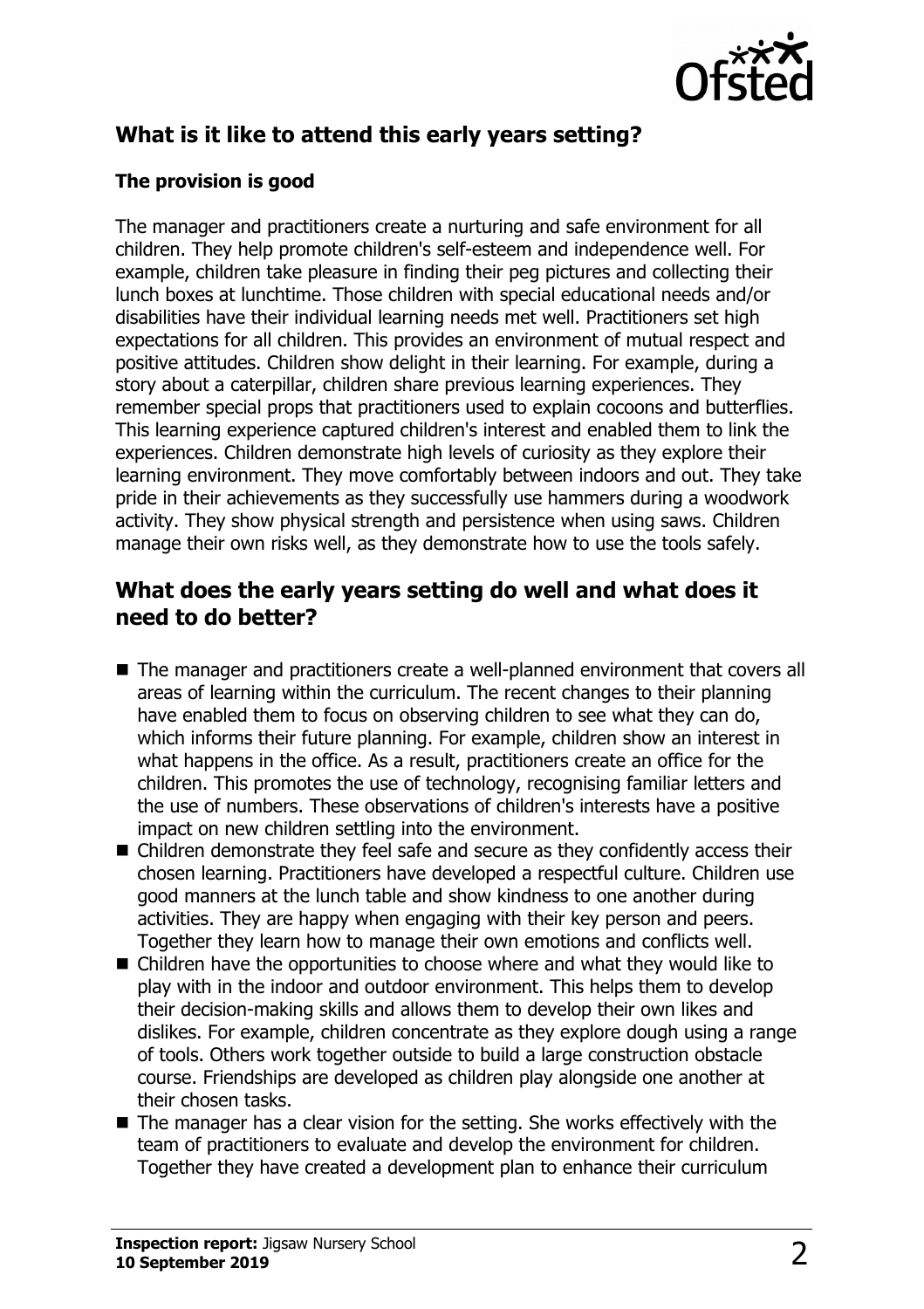

further. Recently they attended a training course about learning environments. This inspired them to develop a cosy space for children. This has provided children with a space where they can relax and look at books. Practitioners have noticed a positive increase in children's interest in stories and further development within their communication and language. These skills prepare children well for their future learning.

- $\blacksquare$  Parents share that their children have settled in well to the setting. Children have formed good attachments with their key person and are enjoying the play opportunities both indoors and out.
- Children in receipt of additional funding do not attend their regular sessions consistently. This impacts older children's learning and development.
- $\blacksquare$  The manager has systems in place to monitor and support practitioners. However, it is not yet focused sharply enough on helping to enhance the quality of teaching to the highest levels.

# **Safeguarding**

The arrangements for safeguarding are effective.

The manager is the lead for safeguarding and child protection in the setting and sets a culture for keeping children safe. She demonstrates a robust understanding of her roles and responsibilities. She knows how to refer concerns to outside agencies and work with the local authority should there be an allegation about a member of staff. She supports children and families through child protection cases and also trains practitioners to know and understand their responsibilities. Practitioners know signs and indicators of abuse, including how to report welfare concerns. They complete relevant documentation to ensure the safety of children, including risk assessments and accident logs.

## **What does the setting need to do to improve?**

#### **To further improve the quality of the early years provision, the provider should:**

- $\blacksquare$  support children's progress by ensuring that parents understand the importance of good attendance and how this supports children for their next stage of learning
- extend the existing systems for supervision and monitoring of practitioners' teaching to provide the highest level of challenge to children.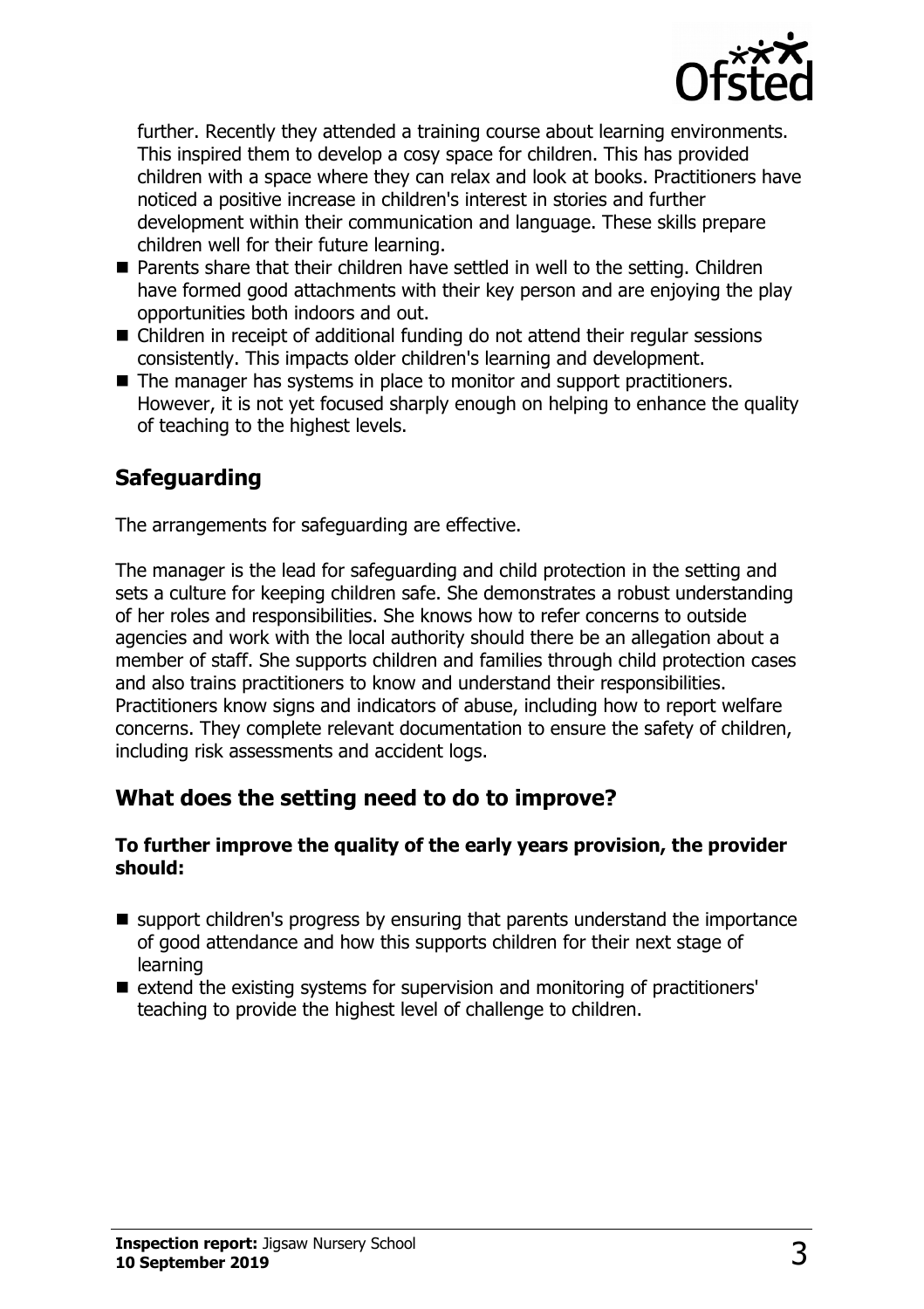

| <b>Setting details</b>                              |                                                                                      |
|-----------------------------------------------------|--------------------------------------------------------------------------------------|
| Unique reference number                             | EY345805                                                                             |
| Local authority                                     | Hampshire                                                                            |
| <b>Inspection number</b>                            | 10108639                                                                             |
| <b>Type of provision</b>                            | Childcare on non-domestic premises                                                   |
| <b>Registers</b>                                    | Early Years Register, Compulsory Childcare<br>Register, Voluntary Childcare Register |
| Day care type                                       | Full day care                                                                        |
| Age range of children                               | 2 to $4$                                                                             |
| <b>Total number of places</b>                       | 24                                                                                   |
| Number of children on roll                          | 32                                                                                   |
| Name of registered person                           | Jigsaw at St John's Committee                                                        |
| <b>Registered person unique</b><br>reference number | RP904831                                                                             |
| <b>Telephone number</b>                             | 023 9241 2095                                                                        |
| Date of previous inspection                         | 5 May 2015                                                                           |

## **Information about this early years setting**

Jigsaw Nursery School registered in 2008. The nursery is committee run and is situated in St John's school grounds. It operates from 8.30am to 5pm, during term times only. There are six staff members employed in the nursery, who all hold relevant early years qualifications at level 3 or above. The manager holds a foundation degree in early years education.

## **Information about this inspection**

#### **Inspector**

Hayley Doncom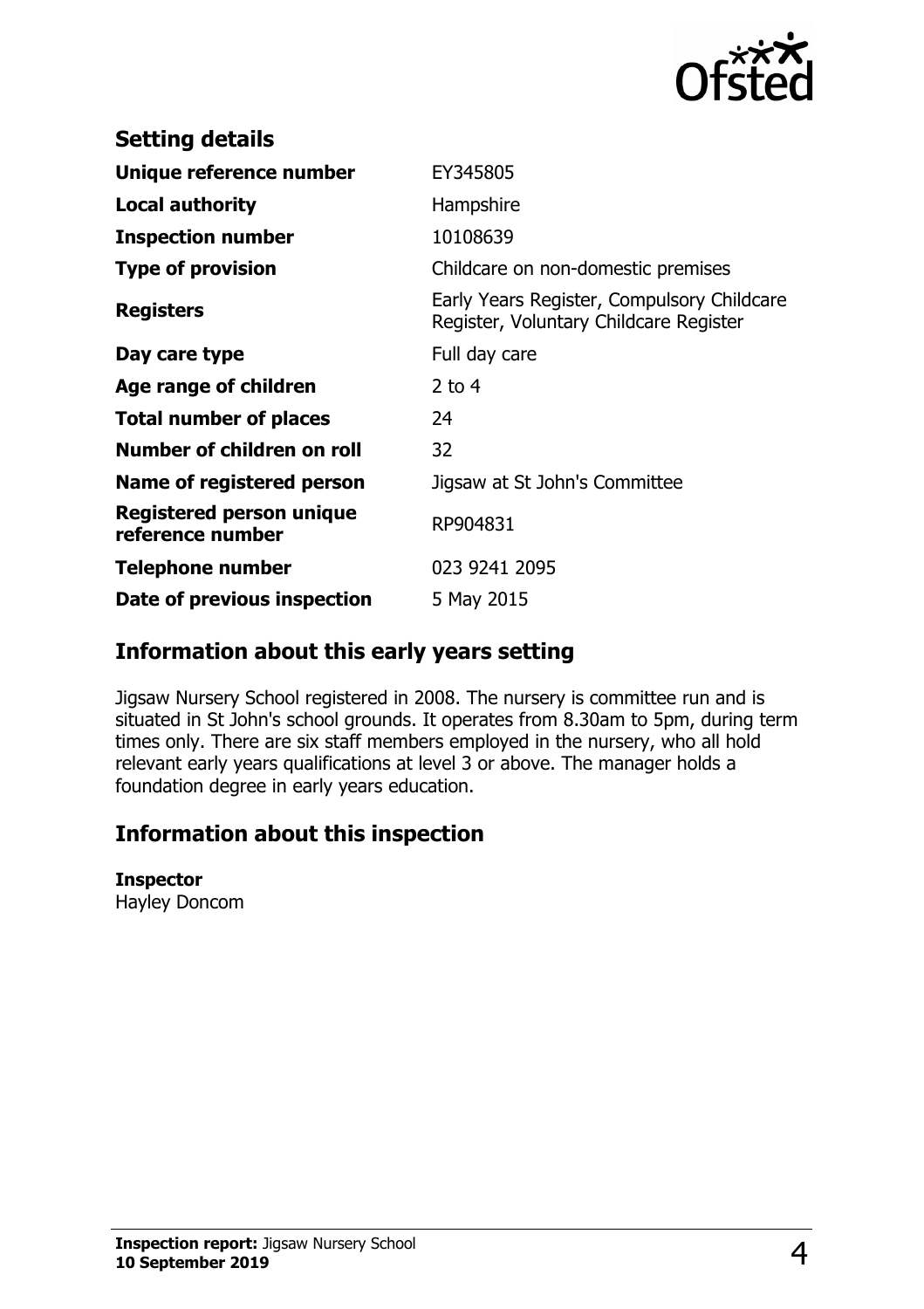

## **Inspection activities**

- $\blacksquare$  The inspector and manager carried out a learning walk across all areas of the setting to understand how the early years provision and the curriculum is organised.
- $\blacksquare$  One joint observation was carried out by the inspector and manager to observe the quality of teaching.
- $\blacksquare$  The inspector held discussions with children, practitioners, committee members and parents at appropriate times throughout the inspection.
- The inspector looked at a sample of documentation. This included staff suitability checks, policies and procedures and safeguarding documents.
- $\blacksquare$  A leadership meeting was held with the inspector and manager.

We carried out this inspection under sections 49 and 50 of the Childcare Act 2006 on the quality and standards of provision that is registered on the Early Years Register. The registered person must ensure that this provision complies with the statutory framework for children's learning, development and care, known as the early years foundation stage.

If you are not happy with the inspection or the report, you can [complain to Ofsted.](http://www.gov.uk/complain-ofsted-report)